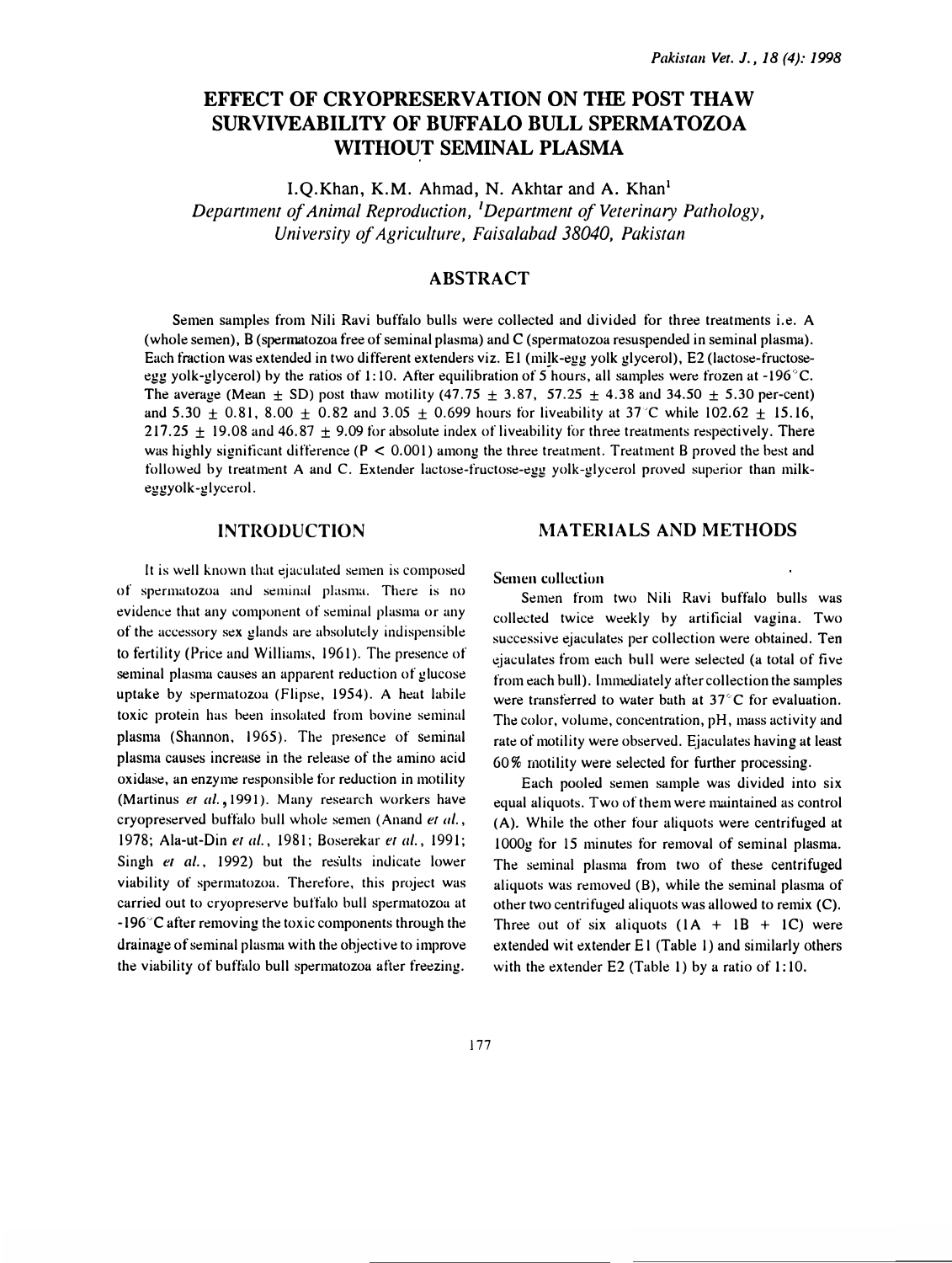French straws were filled with extended semen. After sealing of the open end, the straws were stored at  $4^{\circ}$ C for an equilibration time of 5 hours. Motility rate after the equilibration time was recorded. Freezing was done by holding straws in liquid nitrogen vapours 5 em above the level of liquid nitrogen in a freezing chamber for 8 minutes. Then they were immensed in liquid nitrogen and stored �t least for 24 hours (Ahmad <sup>a</sup>n<sup>d</sup> Chaudhry, 1980).

Table 1: Composition of experimental ext<sup>e</sup>nder<sup>s</sup>

| Ingredients          | Extenders |      |  |
|----------------------|-----------|------|--|
|                      |           |      |  |
|                      | E1        | E2   |  |
| 11% Lactose (mL)     |           | 55   |  |
| 6% Fructose (mL)     |           | 18   |  |
| Whole milk (mL)      | 73        |      |  |
| Glycerol (mL)        |           |      |  |
| Egg yolk (mL)        | 20        | 20   |  |
| Penicillin (IU/mL)   | 1000      | 1000 |  |
| Streptomycin (mg/mL) |           |      |  |

 $EI =$  Whole milk-egg yolk-glycerol (WMEYG)

 $E2 =$  Lactose-fructose-egg yolk-glycerol (LFEYG)

#### Post thaw motility, surviveability and absolute index of surviveability

Thawing was carried out in a water bath at  $37<sup>°</sup>$ C for 15 minutes. Immediately after thawing each sample was checked for initial post thaw motility. Then each sample was incubated at  $37\,$  C and the rate of motility was checked after every hour till the death of all spermatozoa to compute the surviveability of spermatozoa. Initial post thaw motility and liveability of spermatozoa at  $37^{\circ}$ C were used to compute absolute index of liveability (Ahmad er al., 1994a).

#### Data analysis

Data thus collected was analysed using CRD with factorial experiment design (Snedecor and Cichron, <sup>1</sup> 967). DMR test was applied for multiple mean comparison (Duncan, 1955).

#### RESULTS AND DISCUSSION

The data regarding initial post thaw motility, liveability and absolute index of liveability of spermatozoa for treatment and extenders has been presented in Table 2. Analysis of the data revealed that there was highly significant  $(P < 0.001)$  difference

among the three treatments. The <sup>e</sup>xtenders also differed significantly  $(P < 0.005)$ . The highly significant results of treatment B could be due to the removal of seminal plasma which contains inhihitory factors. These results were in agreement to those reported by Flipse (1954); Shannon (1965); Chinnaiya (1982); Sahni and Mohan (1990); Sahni (1990); Martinus et al. (1991) and Ahmad et al. (1994 b).

Chinnaiay 1982 removed seminal plasma from buffalo bulls having low initial motility. The samples having motility >50 Pe<sup>r</sup>-cent were frozen and 25 Per-cent of frozen sample showed initial post thaw motility >40%. A heat labile toxic protein in the bovine seminal plasma to reduce the liveability from 15.8to 9.3 hours (Shannon. 1965). Ahmad et al. (1994b) have observed improvement in the liveability of buffalo bull spermatozoa from 12.875  $\pm$  1.310 (hours) for whole semen to 15.61  $\pm$  1.91 (hours) for removal of seminal plasma at  $37^{\circ}$ C. the adverse effect of seminal plasma is more marked in buffalo semen than in cattle semen (Sahni, 1990).

The poor results of treatment C are due to extrachular release of toxic substances after injury to the sperm cell by centrifugation (Mann, 1964). These substance caused damage to the spermatozoa after resuspansion of seminal plasma to the spermatozoa. These results are in agreement to those reported by Martinus et al. (1991). They observed the release of amino acid oxidase enzyme activity from  $0.332 \pm 0.016$ (spermatozoa frozen with 85% seminal plasma) to 0.125  $\pm$  0.021 (spermatozoa frozen without seminal plasma).

Even if the separation of spermatozoa from the seminal plasma has been done with great care there is not certainity that the loss of intracellular substances has not been incurred. Because they are highly valuable to mechanical injury. These substance are drained by removal of seminal plasma after centrifugation. The seminal plasma of **Echinus Esculentus<sup>9</sup>** acquires sperm inunobilizing properties after centrifugation as a result of leakage of inhibitory substances released from spermatozoa into seminal plasma (Rothschild, 1948).

Similarly, Mann ( 1964) reported that centrifugation may inflict an injury upon sperm cell which even not apparent, nevertheless results in leakage of certain proteins from spermatozoa into seminal plasma. Thus for instance "Cytochromes C" is easily detached from the sperm structure, as a result of cellular damage. Extra cellular detection of "Cytochrome C" provides <sup>a</sup> sensitive indicator for the "genescence" ch<sup>a</sup>nges in spermatozoa. Probably this explains the contlicting reports concerning the effects of centrifuged seminal plasma on sperm motility.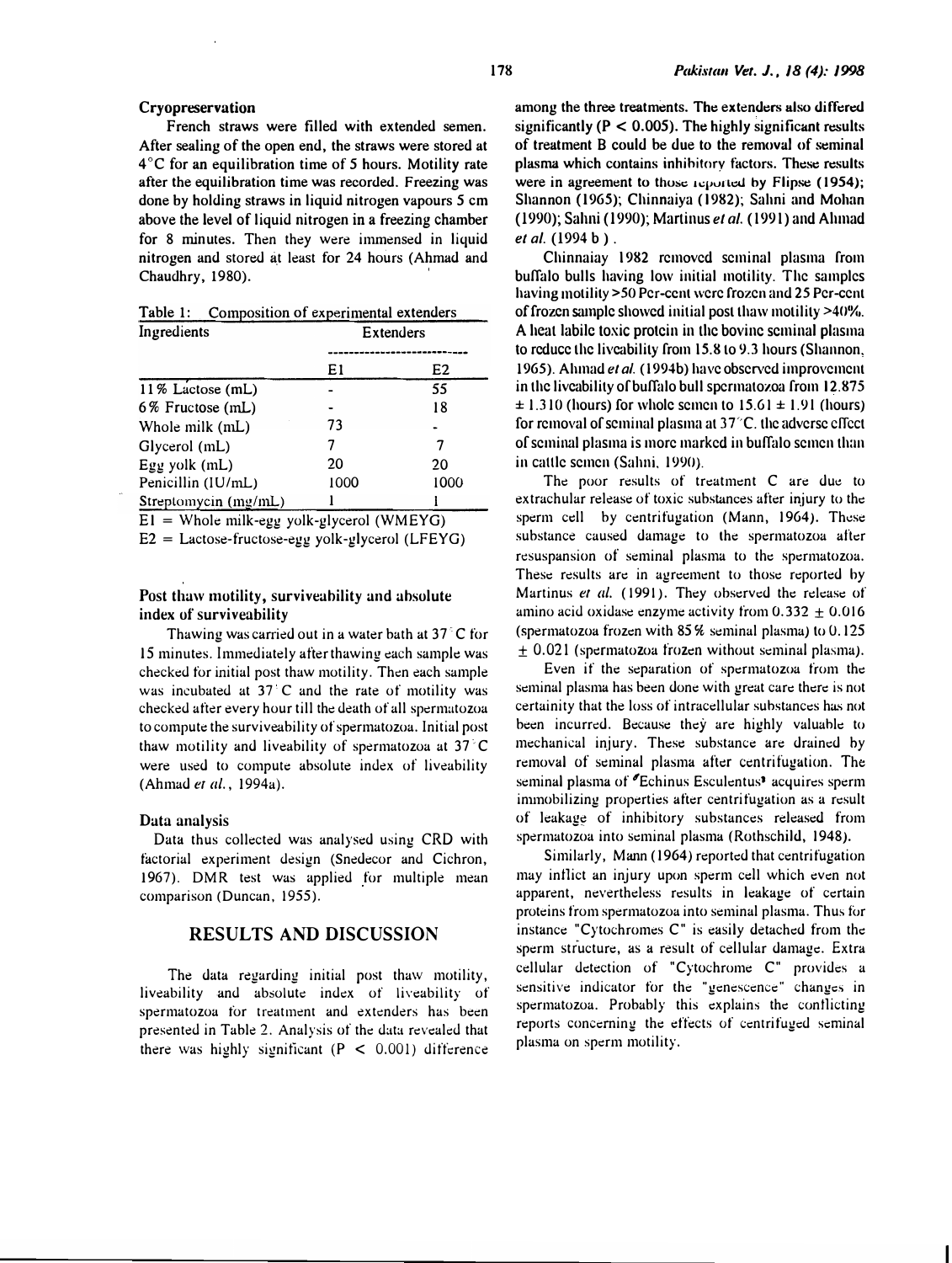| Extenders                     | <b>Treatment A</b> | <b>Treatment B</b> | Treatment C     | Average         |
|-------------------------------|--------------------|--------------------|-----------------|-----------------|
| Post thaw motility (%)        |                    |                    |                 |                 |
| EΙ                            | $46.50 + 3.87$     | $56.00 \pm 5.30$   | $33.00 + 5.03$  | $45.16 + 4.73$  |
| E2                            | $49.00 \pm 3.87$   | $58.50 + 3.46$     | $36.00 + 5.59$  | $47.83 + 4.31$  |
| Average                       | $47.75 \pm 3.87$ b | $57.25 + 4.38$ a   | $34.50 + 5.31c$ |                 |
| Liveability (hours)           |                    |                    |                 |                 |
| ΕI                            | $5.10 + 0.77$      | $7.30 + 0.87$      | $2.90 + 0.77$   | $5.10 + 0.80$   |
| E <sub>2</sub>                | $5.50 + 0.84$      | $8.70 + 0.77$      | $3.20 + 0.63$   | $5.80 \pm 0.75$ |
| Average                       | 5.30 $\pm$ 0.81 b  | $8.00 + 0.89 a$    | $3.05 + 0.70$ c |                 |
| Absolute index of liveability |                    |                    |                 |                 |
|                               |                    |                    |                 |                 |

Table 2: Average values (Mean  $\pm$  S.D) of post thaw motility, Liveability and absolute index of liveability of spermatozoa at 37°C.

| $T$ $\sim$                  | $\mathbf{u}$          | $\mathbf{T}$ . $\mathbf{A}$ . $\mathbf{A}$ . $\mathbf{D}$ . The set of $\mathbf{A}$ is the set of $\mathbf{A}$ . The set of $\mathbf{A}$ is the set of $\mathbf{A}$ |                  |                     |
|-----------------------------|-----------------------|---------------------------------------------------------------------------------------------------------------------------------------------------------------------|------------------|---------------------|
| Average                     | $102.62 \pm 15.164$ b | $217.25 + 19.084 a$                                                                                                                                                 | $46.87 + 9.097c$ |                     |
| E2                          | $109.00 + 13.199$     | $242.75 + 25.192$                                                                                                                                                   | $51.00 + 10.082$ | $134.25 + 16.157$   |
| EI                          | $96.25 + 17.13$       | $191.75 + 12.977$                                                                                                                                                   | $42.75 + 8.113$  | $110.25 \pm 12.739$ |
| ADSOILLE INCEX OF ITVERDING |                       |                                                                                                                                                                     |                  |                     |

Treatment  $A =$  Whole semen. Treatment  $B =$  Removal of seminal plasma by centrifugation. Treatment  $C =$  Centrifugation but the sediment resuspended into supernatent

 $E1$  = Whole milk-egg yolk-glycerol (WMEYG)  $E2$  = Lactose-fructose-egg yolk-glycerol (LFEYG)

Lactose and fructose have successfully been used to preserve buffalo bull semen (Tomar and Desai, 1961). The reason for the superiority of LFEYG extender on WMEYG is due to the reason that Monosaccharides sugars (glucose and fructose) not only provides nutritive support but also maintains the osmotic balance of extender (Singh et al., 1992). Disaccharides (lactose and sucrose) provides cryoprotective benefits because of having larger molecule while acting as a dehydrating agent (Aslam et al., 1992). The freezing of buffalo bull whole semen have indicated low viability rates (Ala-ud-Din et al., 1981). But from this study it is evident that removal of seminal plasma before cryopreservation is beneficial in respect of post thaw motility, liveability and absolute index liveability of buffalo bull spermatozoa.

## **REFERENCES**

- К. and  $R.A.$ Chaudhry, 1980. Ahmad, Cryopreservation of buffalo semen. Vet. Rec., 106: 199-201.
- Ahmad, K.M., A. Khan and M. Ahmad, 1994a. Effect on various tonicities of saccharides on cryopreservation of buffalo bull (Bubalus bubalis) semen. J. Anim. Health & Prod., 14 (3-4): 35-39.
- Ahmad, M., Z.A. Shah, K.M. Ahmad, A.Khan and M.Z. Hussain, 1994b. Liveability of buffalo bull spermatozoa with and without seminal plasma at 37 C. Pakistan Vet. J., 14: 203-206.
- Ala-ud-Din, R.A. Chaudhry and M. Ahmad, 1981. Effect of different extenders on freezability of buffalo semen. Pakistan Vet. J., 1: 59-61.
- Anand, S.R., S.P. Kaur and P.S. Chaudhry, 1978. Release of hyaluronoglucosminidase,  $R-N$ acetylglucosaminidase and alkaline phosphatase from buffalo spermatozoa during preservation. Indian J. Expt. Bio., 16:286-288.
- Aslam, M., K. M. Ahmad and S.A. Gill, 1992. Additive effects of carbohydrates in tris as bull semen extenders equilibrated for three or five hours. Pakistan Vet. J., 12: 171-177.
- Bhosrekar, M., S. Mokashi, J.R. Purohit, S.B. Gokhale and B.R. Mangurkar, 1991. Studies on the effect of deep freezing and seasons on the leakage asparateaminotransferase into extra cellular medium and sperm morphology of Murrah buffalo bulls. Anim. Reprod. Sci., 26: 219-226.
- Chinnaiya, G.P., 1982. Note on improving the quality of buffalo semen by removing some of inhibitory factors. Asian J. Dairy Res., 19: 77-80.
- Duncan, D.B., 1955. Multiple range and multiple Ftest. Biometrics, 11: 1-42.